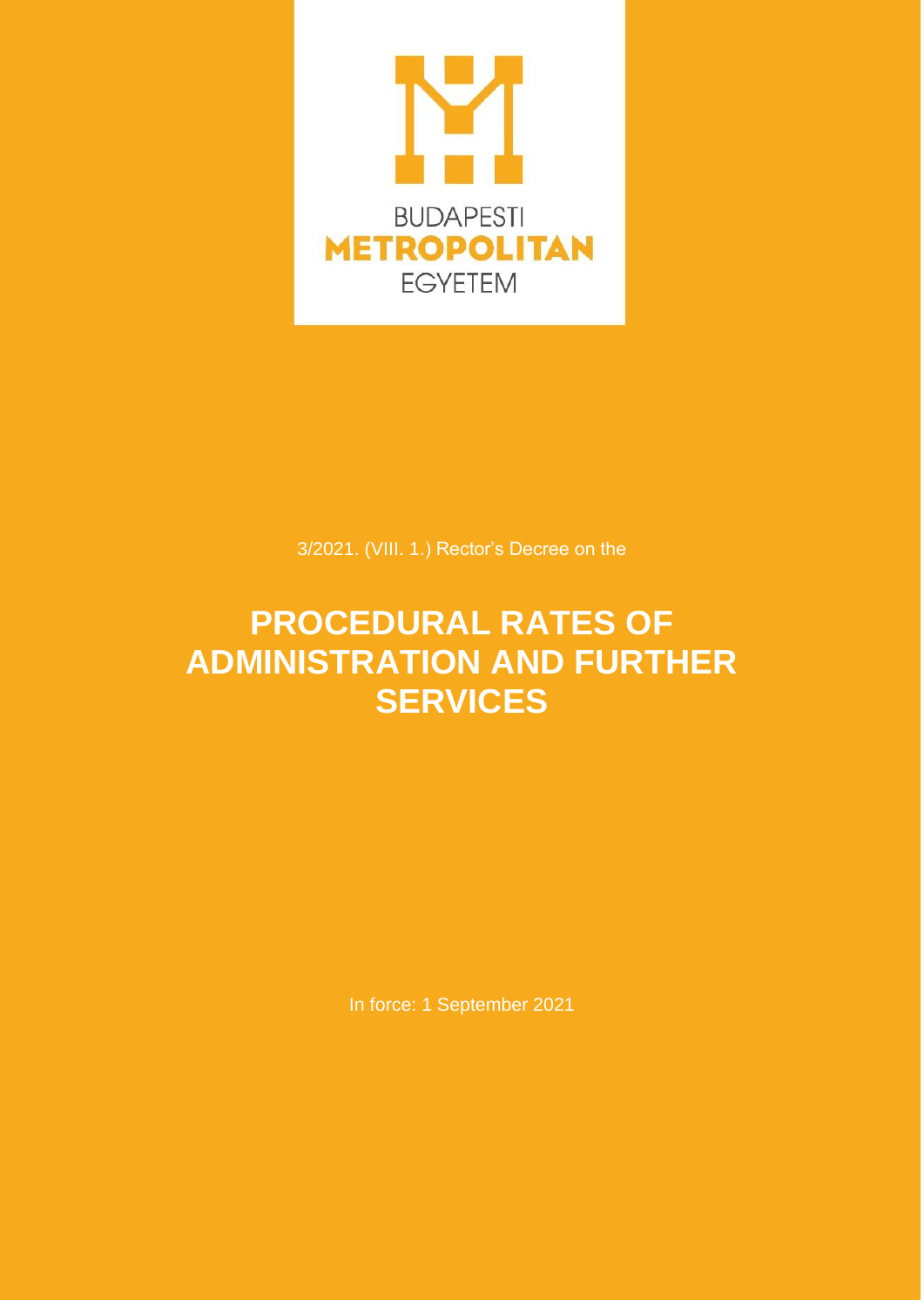

Subject to Provision 707-708 of the Student Requirement System, I hereby determine the procedural rates of administration and further services of the Budapest Metropolitan University – for students participating in state-funded, Hungarian state scholarship, selffinanced and fee-paying bachelor and master training programs, higher education vocational training, and postgraduate specialist training programmes, as well as for all those who participate or participated in higher-level vocational training by accepting the Student Requirement System of the Budapest Metropolitan University – as defined below.

### **Free of charge documents and services**

| issuance of a permanent student card                                 | free of charge |
|----------------------------------------------------------------------|----------------|
| student loan administration                                          | free of charge |
| e-lecture notes                                                      | free of charge |
| replace a forgotten password (student identification code)           | free of charge |
| issuing a student status certification                               | free of charge |
| credit transfer for subjects completed within the University         | free of charge |
| issuing Transcript of Records (in Hungarian and English)             | free of charge |
| confidential treatment of a thesis (encryption)                      | free of charge |
| issuance final certificate (for students who completed their status) | free of charge |
| issuance final certificate (for students who completed their         | free of charge |
| studies)                                                             |                |
| issuance final examination and diploma certificate                   | free of charge |

### **Examination- related fees**

| retake examination fee (first retake of an unsuccessful exam in the<br>given examination period) in case of students financed through<br>scholarships granted by the Hungarian state and guest students                                    | free of charge |
|--------------------------------------------------------------------------------------------------------------------------------------------------------------------------------------------------------------------------------------------|----------------|
| retake examination fee (first retake of an unsuccessful exam in the<br>given examination period) in case of self-financed/fee-paying<br>students                                                                                           | 6 000 HUF      |
| repeat retake examination fee (second retake of an unsuccessful<br>exam in the given examination period)                                                                                                                                   | 6 000 HUF      |
| grade improvement examination fee (successful examination in a<br>given examination period an examination to improve your grade)<br>in case of students financed through scholarships granted by the<br>Hungarian state and guest students | free of charge |
| grade improvement examination fee (successful examination in a<br>given examination period an examination to improve your grade) in<br>case of self-financed/fee-paying students                                                           | 6 000 HUF      |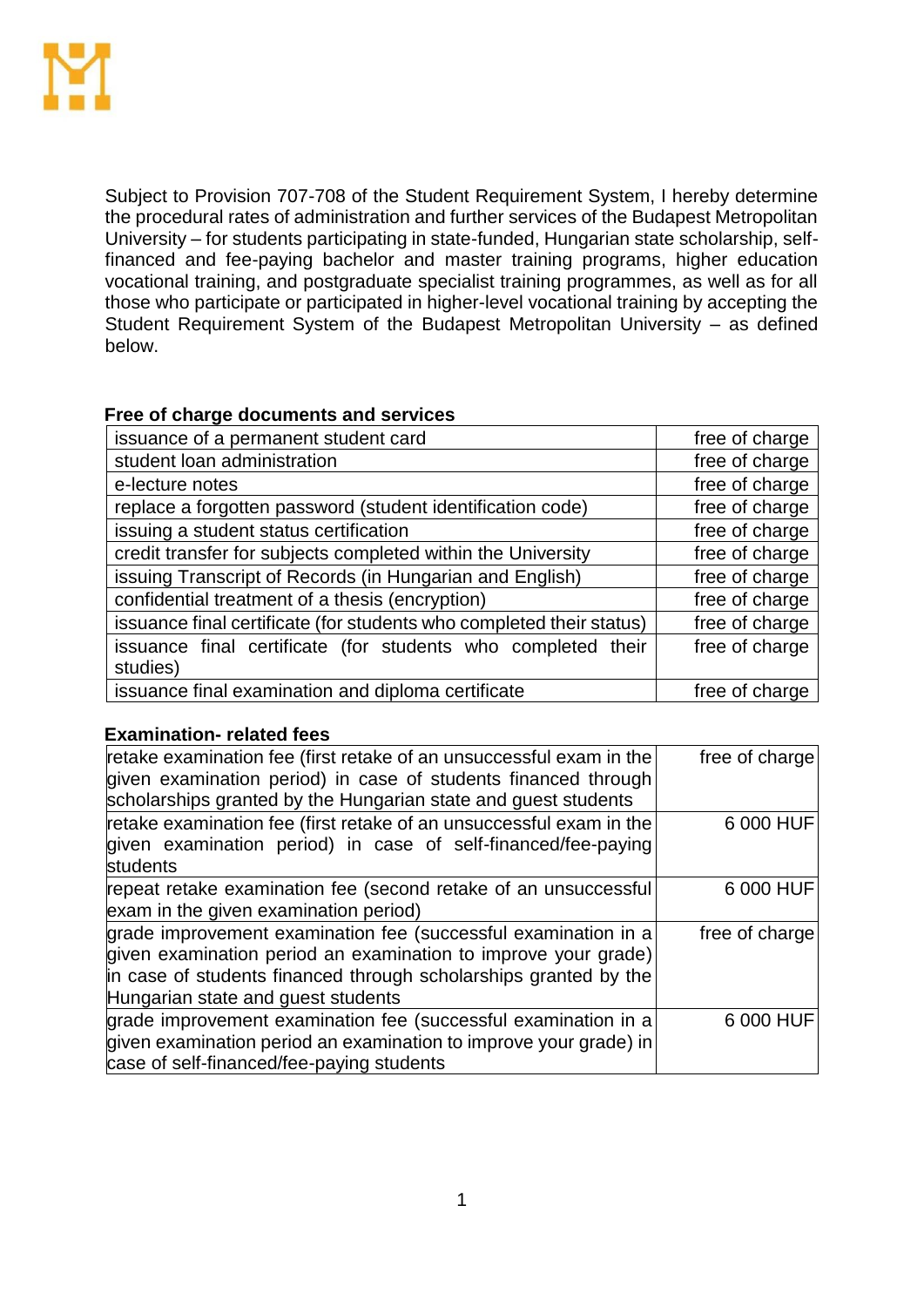

| missed examination fee (absent from the exam, was not present<br>without justification for the first time) - in case of students financed<br>through scholarships granted by the Hungarian state and guest<br>students  | 10 000 HUF |
|-------------------------------------------------------------------------------------------------------------------------------------------------------------------------------------------------------------------------|------------|
| missed examination fee (absent from the exam, was not present<br>without justification for the second time) - in case of students<br>financed through scholarships granted by the Hungarian state and<br>guest students | 16 000 HUF |
| missed examination fee (absent from the exam, was not present)<br>without justification) - in case of self-financed and fee-paying<br>students                                                                          | 16 000 HUF |
| repeated final examination fee (in case of missed or failed final)<br>examination)                                                                                                                                      | 16 000 HUF |

## **Default charges, surcharges**

| surcharge due to missed deadlines (registration, change of<br>status, course registration, course cancellation, application to<br>specialization, submission of degree thesis topic, final exam<br>registration, or fulfilment of other administrative duties after the<br>deadline) | 6 000 HUF      |
|--------------------------------------------------------------------------------------------------------------------------------------------------------------------------------------------------------------------------------------------------------------------------------------|----------------|
| late submission of a thesis HUF/working day, calculated from the<br>working day following the deadline (the thesis may be accepted<br>late up to the final deadline set by the University, but not more<br>than one week)                                                            | 6 000 HUF      |
| a HUF/day/book fee for returning books after the deadline<br>(charged from the first working day after the deadline, per day, per<br>book)                                                                                                                                           | <b>100 HUF</b> |
| late delivery of equipment, sports equipment, teaching equipment<br>and other equipment belonging to the university inventory<br>HUF/working day (per working day from the last day of the<br>deadline)                                                                              | 6 000 HUF      |
| paying tuition fee after the deadline                                                                                                                                                                                                                                                | 6 000 HUF      |
| paying tuition fee after the deadline (extra fee after 2 weeks of<br>the deadline of the official payment)                                                                                                                                                                           | 10 000 HUF     |

# **Application fees**

| transfer request (for students transferring from another higher) | free of charge |
|------------------------------------------------------------------|----------------|
| education institution)                                           |                |
| submission of a leniency application to the Dean (the amount)    | 16 000 HUF     |
| imposed in the leniency resolution is also to be paid)           |                |
| request for exemption from a language subject based on a         | 4 000 HUF      |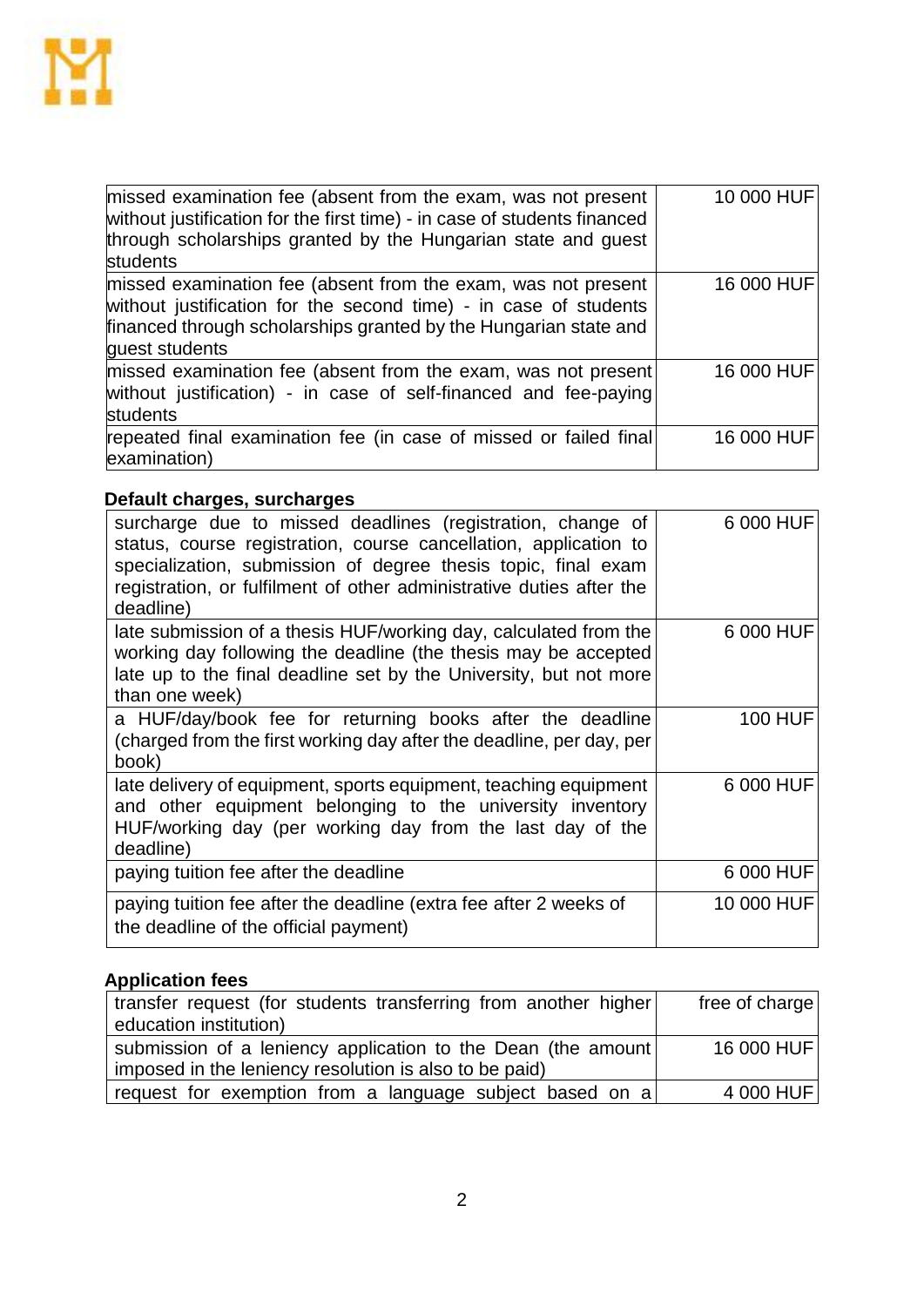| language exam                                                   |            |
|-----------------------------------------------------------------|------------|
| request for a preferential study schedule                       | 6 000 HUF  |
| approving of the fourth, fifth, sixth application for a subject | 7 000 HUF  |
| (HUF/subject)                                                   |            |
| credit transfer request from another institution (per course)   | 4 000 HUF  |
| request for changing the work schedule, place of studies or     | 16 000 HUF |
| training programme                                              |            |
| submission of a leniency application to the Rector (the amount  | 50 000 HUF |
| imposed in the leniency resolution is also to be paid)          |            |

### **Other fees**

| graduation ceremony registration                                                                                                                                                 | 16 000 HUF     |
|----------------------------------------------------------------------------------------------------------------------------------------------------------------------------------|----------------|
| fee for other services per semester                                                                                                                                              | 5 000 HUF      |
| certified description of a training unit (course, subject descriptions)<br>in the training's language (HUF/course, up to a maximum of HUF<br>100 000)                            | 4 000 HUF      |
| certified description of a training unit (course, subject descriptions)<br>in a language other than the language of the training (HUF/course,<br>up to a maximum of HUF 100 000) | 10 000 HUF     |
| replacement of a lost student card validation sticker                                                                                                                            | 3 500 HUF      |
| replace of a lost copy card                                                                                                                                                      | 3 000 HUF      |
| other forms and certificates to be issued in a language other than<br>the language of training                                                                                   | 4 000 HUF      |
| handling fee in case the tuition fee is returned to a Hungarian bank<br>account                                                                                                  | 16 000 HUF     |
| handling fee in case the tuition fee is returned to an<br>international (SEPA) bank account                                                                                      | <b>100 EUR</b> |
| credit fee for students studying in Hungarian                                                                                                                                    | 9 000 HUF      |
| credit fee for students studying in English                                                                                                                                      | 17 000 HUF     |
| diploma folder fee for the graduation ceremony (only for students<br>who have already received their diploma)                                                                    | 1700 HUF       |
| resubmission of thesis (in case of unsuccessful first thesis)                                                                                                                    | 25 000 HUF     |
| administration fee of repeated subject registration                                                                                                                              | 9 000 HUF      |
| group student counselling fee                                                                                                                                                    | free of charge |
| fee per semester (per counselling) for failure the group student<br>counselling                                                                                                  | 6 000 HUF      |

# **Fees of documents, certificates for those without a student status**

| certified description of a training unit (course, subject descriptions) | 4 000 HUF  |
|-------------------------------------------------------------------------|------------|
| in the language of the training (HUF/course, up to HUF 100 000)         |            |
| certified description of a training unit (course, subject descriptions) | 10 000 HUF |